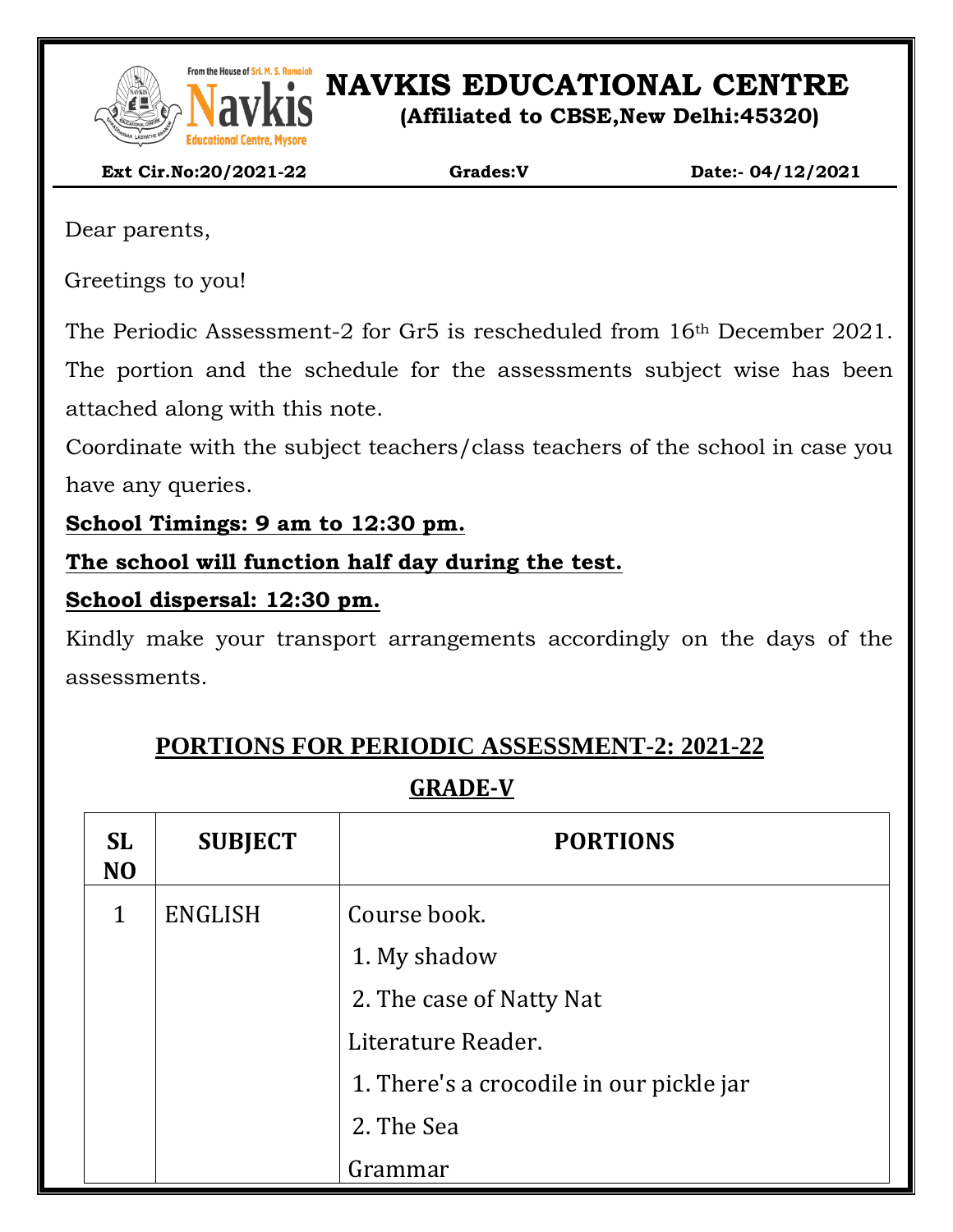|                |                                       | <b>Tenses</b>                            |  |
|----------------|---------------------------------------|------------------------------------------|--|
|                |                                       | <b>Present Perfect Simple</b>            |  |
|                |                                       | Past perfect form                        |  |
|                |                                       | <b>Formal letter</b>                     |  |
|                |                                       | Completing a story                       |  |
| $\overline{2}$ | <b>II LANGUAGE</b><br><b>KANNADA</b>  | 1. ಕಾಮನ ಬಿಲ್ಲು                           |  |
|                |                                       | 2.ನಾನು ಮತ್ತು ಹುಂಚಿಮರ                     |  |
|                |                                       | 3.ಮಲ್ಲಜ್ಜಿಯ ಮಳಿಗೆ                        |  |
|                |                                       | 4.ಕರಡಿ ಕುಣಿತ<br>5.ಬೇವು ಬೆಲ್ಲದೊಳಿಡಲೇನು ಫಲ |  |
| 3              | <b>III LANGUAGE</b><br><b>KANNADA</b> | *ವರ್ಣಮಾಲೆ                                |  |
|                |                                       | *ಒತಕ್ಷರ                                  |  |
|                |                                       | *ಕಾಗುಣಿತ                                 |  |
|                |                                       | *ಉಟದ ಆಟ                                  |  |
|                |                                       | *ಹೂದೋಟ                                   |  |
|                |                                       | *ಶಾಲೆಗೆ ಹೋಗುವೆ                           |  |
|                |                                       | *ಚಂದಿರನೇತಕೆ ಓಡುವನಮ್ಮ                     |  |
| $\overline{4}$ | <b>II LANGUAGE</b>                    | 1.दो माताएँ                              |  |
|                | <b>HINDI</b>                          | 2. कबाड से जुगाड<br>3. दोहे              |  |
| 5              | <b>III LANGUAGE</b><br><b>HINDI</b>   | 1. किसके पीछे                            |  |
|                |                                       | 2. रेत का घर<br>३. मटर या टमाटर          |  |